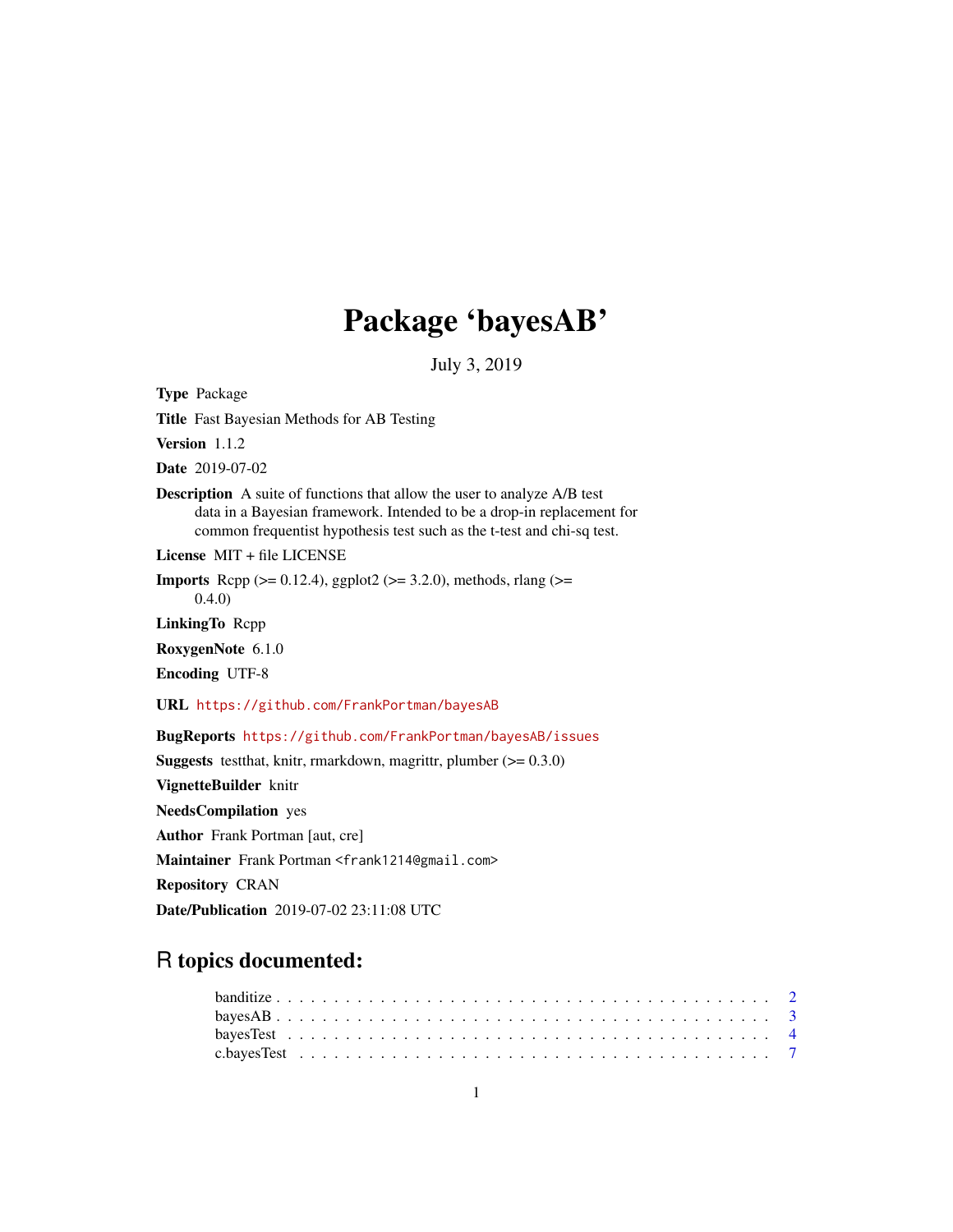#### <span id="page-1-0"></span>2 banditize banditize banditize banditize banditize banditize banditize banditize banditize banditize banditize

| Index | 20 |
|-------|----|

<span id="page-1-1"></span>banditize *Create a multi-armed Bayesian bandit object.*

#### Description

Fit a multi-armed bandit object based on a bayesTest which can serve recommendations and adapt to new data.

#### Usage

banditize(bT, param, higher\_is\_better = TRUE)

#### Arguments

| bT               | a bayes Test object                                                    |
|------------------|------------------------------------------------------------------------|
| param            | which model parameter (posterior) to evaluate; defaults to first param |
| higher_is_better |                                                                        |
|                  | is a higher value of 'param' equivalent to a better choice?            |

#### Details

banditize is an 'object-oriented' implementation of multi-armed bandits in bayesAB. It is useful in conjunction with a Shiny app or Plumber deployment. The object itself is mutable and can adapt/learn from new data without having to re-assign the variable.

Comes with 5 methods:

- serveRecipe(): serves a recipe to show your user based on samples from both posteriors.
- setResults(results): set results for one or more recipes for one or more instances of feedback. Used to update bandit.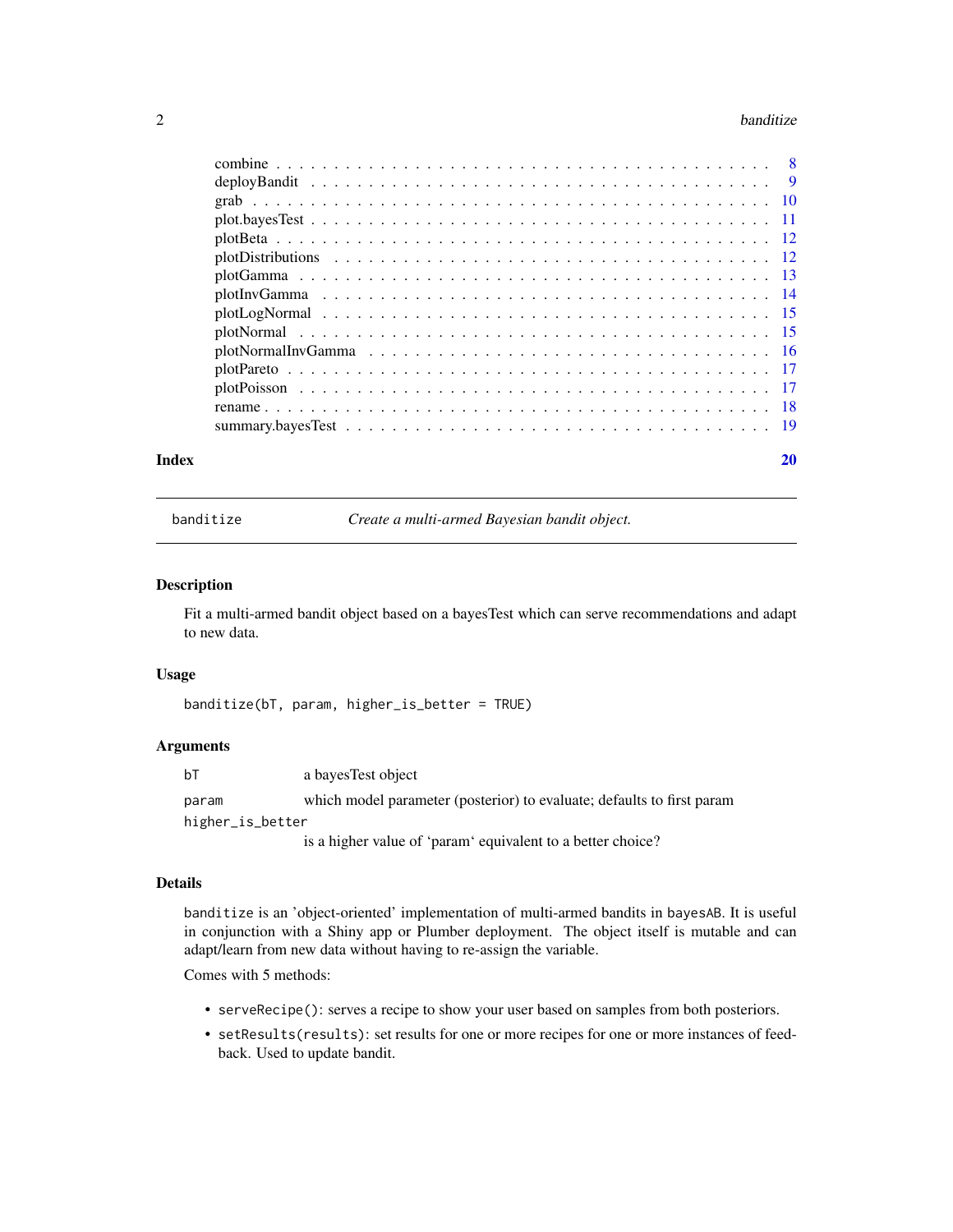#### <span id="page-2-0"></span> $bayesAB$  3

- getBayesTest(): returns most updated bayesTest object.
- getOriginalTest(): returns original bayesTest object without any updates.
- getUpdates(): returns a summarized version of all updates this bandit has processed.

#### Value

A bayesBandit object.

#### Examples

```
A_binom <- rbinom(100, 1, .5)
B_binom <- rbinom(100, 1, .6)
AB1 <- bayesTest(A_binom, B_binom, priors = c('alpha' = 1, 'beta' = 1), distribution = 'bernoulli')
binomialBandit <- banditize(AB1)
binomialBandit$serveRecipe()
binomialBandit$setResults(list('A' = c(1, 0, 1, 0, 0), 'B' = c(0, 0, 0, 0, 1)))
```
bayesAB *bayesAB: Fast Bayesian Methods for A/B Testing*

#### Description

bayesAB provides a suite of functions that allow the user to analyze A/B test data in a Bayesian framework. bayesAB is intended to be a drop-in replacement for common frequentist hypothesis test such as the t-test and chi-sq test.

#### Details

Bayesian methods provide several benefits over frequentist methods in the context of A/B tests namely in interpretability. Instead of p-values you get direct probabilities on whether A is better than B (and by how much). Instead of point estimates your posterior distributions are parametrized random variables which can be summarized any number of ways. Bayesian tests are also immune to 'peeking' and are thus valid whenever a test is stopped.

The general bayesAB workflow is as follows:

- Decide how you want to parametrize your data (Poisson for counts of email submissions, Bernoulli for CTR on an ad, etc.)
- Use our helper functions to decide on priors for your data [\(bayesTest,](#page-3-1) [plotDistributions\)](#page-11-1)
- Fit a [bayesTest](#page-3-1) object
	- Optional: Use [combine](#page-7-1) to munge together several [bayesTest](#page-3-1) objects together for an arbitrary / non-analytical target distribution
- print, [plot.bayesTest,](#page-10-1) and [summary.bayesTest](#page-18-1) to interpret your results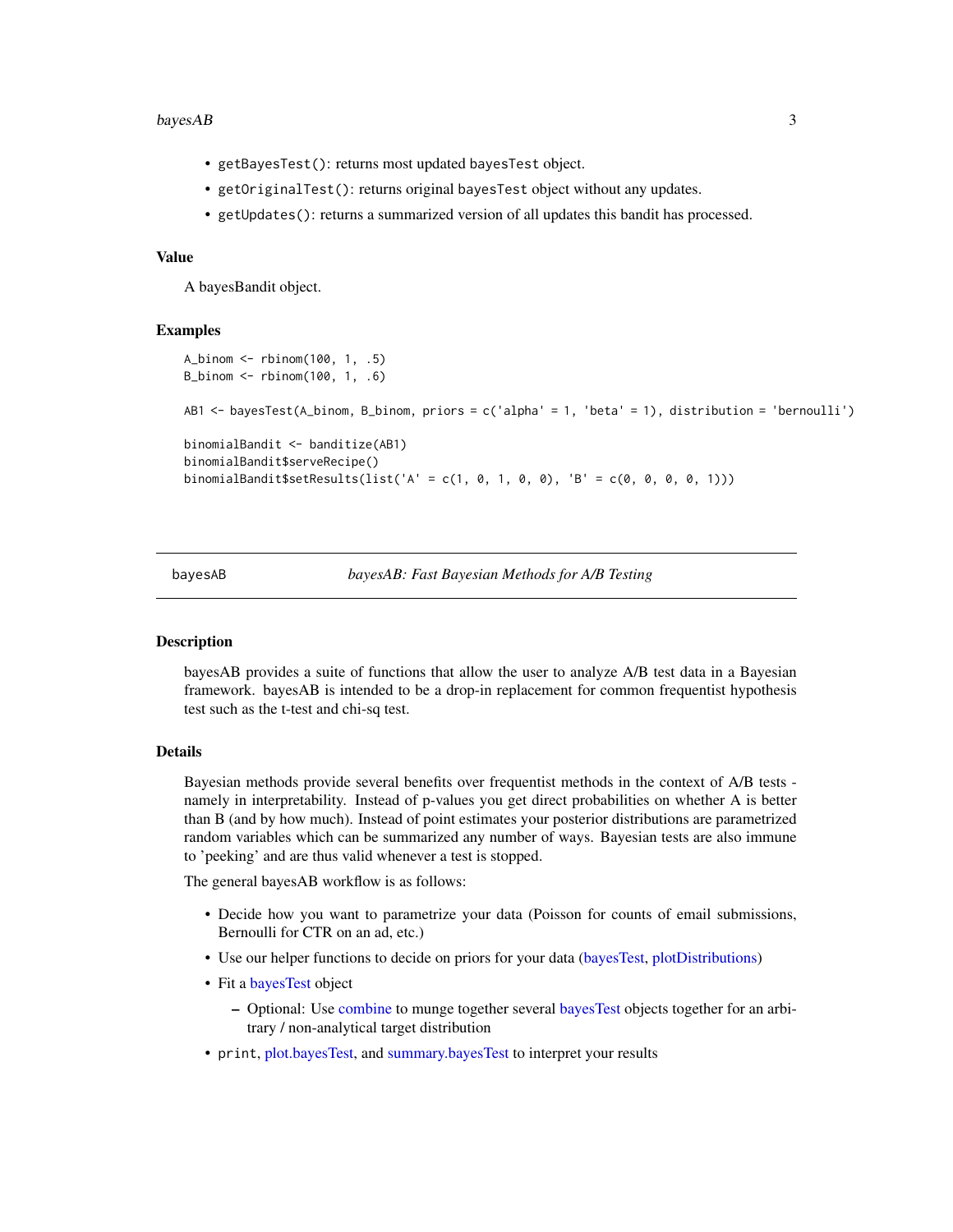<span id="page-3-0"></span>– Determine whether to stop your test early given the Posterior Expected Loss in summary output

Optionally, use [banditize](#page-1-1) and/or [deployBandit](#page-8-1) to turn a pre-calculated (or empty) bayesTest into a multi-armed bandit that can serve recipe recommendations and adapt as new data comes in.

Note, while bayesAB was designed to exploit data related to A/B/etc tests, you can use the package to conduct Bayesian analysis on virtually any vector of data, as long as it can be parametrized by the available functions.

To learn more about bayesAB, start with the vignettes: browseVignettes(package = "bayesAB")

<span id="page-3-1"></span>bayesTest *Fit a Bayesian model to A/B test data.*

#### Description

This function fits a Bayesian model to your A/B testing sample data. See Details for more information on usage.

#### Usage

```
bayesTest(A_data, B_data, priors, n_samples = 1e+05,
 distribution = c("bernoulli", "normal", "lognormal", "poisson",
  "exponential", "uniform", "bernoulliC", "poissonC"))
```
#### Arguments

| A_data       | Vector of collected samples from recipe A                                                                                                                                                                                                                                                                                                                                                                                                                                                                                                                                                                                    |
|--------------|------------------------------------------------------------------------------------------------------------------------------------------------------------------------------------------------------------------------------------------------------------------------------------------------------------------------------------------------------------------------------------------------------------------------------------------------------------------------------------------------------------------------------------------------------------------------------------------------------------------------------|
| B_data       | Vector of collected samples from recipe B                                                                                                                                                                                                                                                                                                                                                                                                                                                                                                                                                                                    |
| priors       | Named vector or named list providing priors as required by the specified distri-<br>bution:                                                                                                                                                                                                                                                                                                                                                                                                                                                                                                                                  |
|              | • For 'bernoulli' distribution list("alpha" = val1, "beta" = val2)<br>• For 'normal' distribution c("mu" = val1, "lambda" = val2, "alpha" = val3, "beta" = val4)<br>• For 'lognormal' distribution c("mu" = val1, "lambda" = val2, "alpha" = val3, "beta" = val<br>• For 'poisson' distribution $c$ ("shape" = val1, "rate" = val2)<br>• For 'exponential' distribution list("shape" = val1, "rate" = val2)<br>• For 'uniform' distribution $c("xm" = val1, "alpha" = val2)$<br>• For 'bernoulliC' distribution: same prior definitions as 'bernoulli'<br>• For 'poissonC' distribution: same prior definitions as 'poisson' |
|              | See plotDistributions or the <i>Note</i> section of this help document for more info.                                                                                                                                                                                                                                                                                                                                                                                                                                                                                                                                        |
| n_samples    | Number of posterior samples to draw. Should be large enough for the distribu-<br>tion to converge. 1e5 is a good rule of thumb. Not used for closed form tests.                                                                                                                                                                                                                                                                                                                                                                                                                                                              |
| distribution | Distribution of underlying A/B test data.                                                                                                                                                                                                                                                                                                                                                                                                                                                                                                                                                                                    |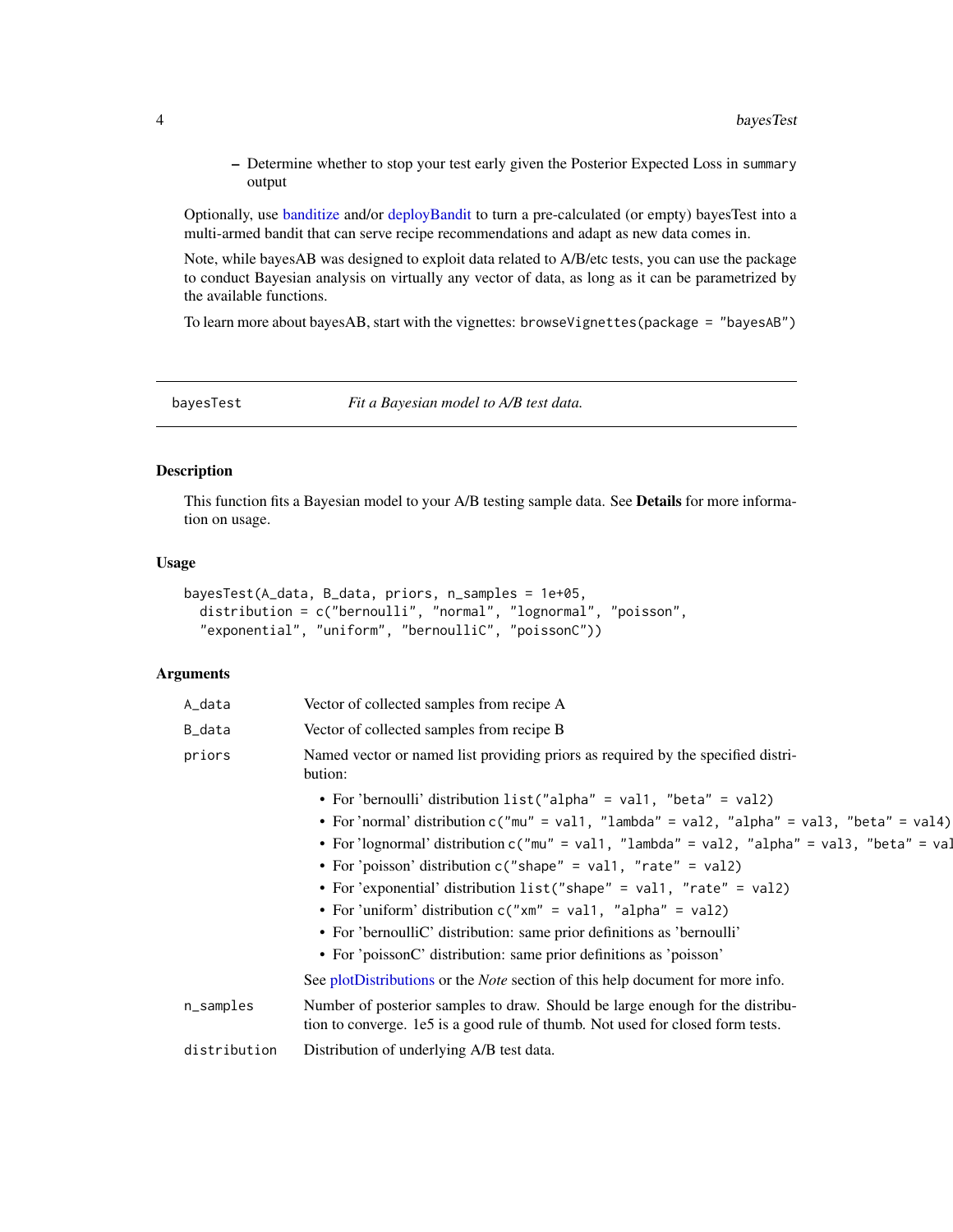#### bayesTest 5

#### Details

.

bayesTest is the main driver function of the **bayesAB** package. The input takes two vectors of data, corresponding to recipe A and recipe B of an A/B test. Order does not matter, except for interpretability of the final plots and intervals/point estimates. The Bayesian model for each distribution uses conjugate priors which must be specified at the time of invoking the function. Currently, there are *eight* supported distributions for the underlying data:

- Bernoulli: If your data is well modeled by 1s and 0s, according to a specific probability p of a 1 occurring
	- For example, click-through-rate /conversions for a page
	- Data must be in a {0, 1} format where 1 corresponds to a 'success' as per the Bernoulli distribution
	- $-$  Uses a conjugate Beta distribution for the parameter  $\bf{p}$  in the Bernoulli distribution
	- $-$  alpha and beta must be set for a prior distribution over  $\bf{p}$ 
		- $*$  alpha = 1, beta = 1 can be used as a diffuse or uniform prior
- Normal: If your data is well modeled by the normal distribution, with parameters  $\mu$ ,  $\sigma^2$  controlling mean and variance of the underlying distribution
	- Data *can* be negative if it makes sense for your experiment
	- Uses a conjugate NormalInverseGamma distribution for the parameters  $\mu$  and  $\sigma^2$  in the Normal Distribution.
	- $-$  mu, lambda, alpha, and beta must be set for prior distributions over  $\mu, \sigma^2$  in accordance with the parameters of the conjugate prior distributions:
		- $*\mu, \sigma^2$  ~ NormalInverseGamma(mu, lambda, alpha, beta)
	- This is a bivariate distribution (commonly used to model mean and variance of the normal distribution). You may want to experiment with both this distribution and the plotNormal and plotInvGamma outputs separately before arriving at a suitable set of priors for the Normal and LogNormal bayesTest
- LogNormal: If your data is well modeled by the log-normal distribution, with parameters  $\mu$ ,  $\sigma^2$  as the **parameters** of the corresponding log-normal distribution (log of data is  $\sim N(\mu, \sigma^2)$ )
	- Support for a log-normal distribution is strictly positive
	- The Bayesian model requires same conjugate priors on  $\mu$ ,  $\sigma^2$  as for the Normal Distribution priors
	- Note: The  $\mu$  and  $\sigma^2$  are not the mean/variance of lognormal numbers themselves but are rather the corresponding parameters of the lognormal distribution. Thus, posteriors for the statistics 'Mean' and 'Variance' are returned alongside 'Mu' and 'Sig\_Sq' for interpretability.
- Poisson: If your data is well modeled by the Poisson distribution, with parameter  $\lambda$  controlling the average number of events per interval.
	- For example, pageviews per session
	- Data *must* be strictly integral or 0.
	- Uses a conjugate Gamma distribution for the parameter  $\lambda$  in the Poisson Distribution
	- shape and rate must be set for prior distribution over  $\lambda$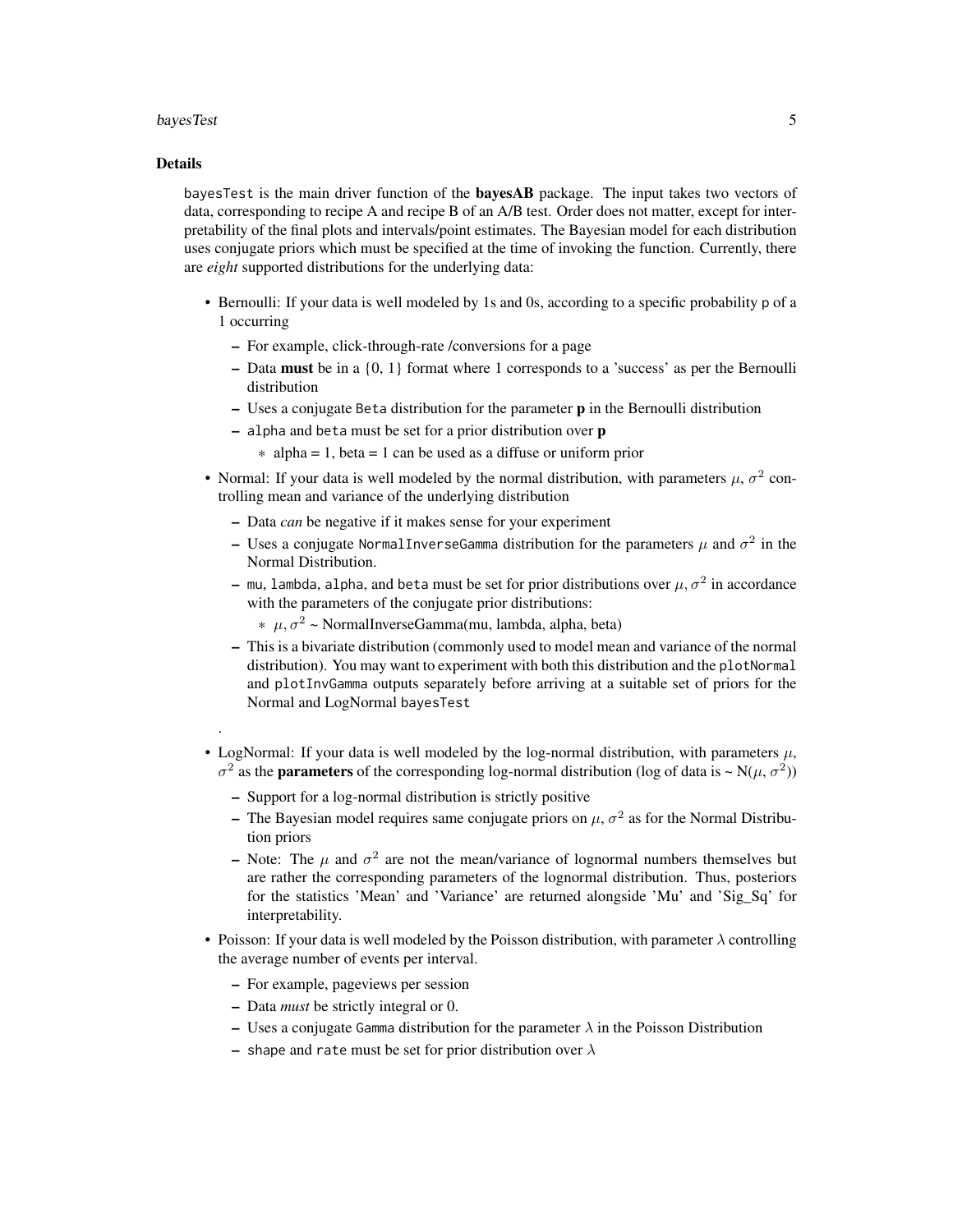- <span id="page-5-0"></span>• Exponential: If your data is well modeled by the Exponential distribution, with parameter  $\lambda$ controlling the rate of decay.
	- For example, time spent on a page or customers' LTV
	- $-$  Data *must* be strictly  $>= 0$
	- Uses a conjugate Gamma distribution for the parameter  $\lambda$  in the Exponential Distribution
	- shape and rate must be set for prior distribution over  $\lambda$
- Uniform: If your data is well modeled by the Uniform distribution, with parameter  $\theta$  controlling the *max* value.
	- bayesAB has only implemented Uniform $(0, \theta)$  forms
	- For example, estimating max/total inventory size from individually numbered snapshots
	- $-$  Data *must* be strictly  $> 0$
	- Uses a conjugate Pareto distribution for the parameter  $\theta$  in the Uniform $(0, \theta)$  Distribution
	- xm and alpha must be set for prior distribution over  $\theta$
- BernoulliC: Closed form (computational) calculation of the 'bernoulli' bayesTest. Same priors are required.
- PoissonC: Closed form (computational) calculation of the 'poisson' bayesTest. Same priors are required.

#### Value

A bayesTest object of the appropriate distribution class.

#### **Note**

For 'closed form' tests, you do not get a distribution over the posterior, but simply  $P(A > B)$  for the parameter in question.

Choosing priors correctly is very important. Please see http://fportman.com/writing/bayesab-0-dot-7-0-plus-a-primer-on-priors/ for a detailed example of choosing priors within bayesAB. Here are some ways to leverage objective/diffuse (assigning equal probability to all values) priors:

- Beta $(1, 1)$
- Gamma(eps, eps) ~ Gamma(.00005, .00005) will be effectively diffuse
- InvGamma(eps, eps) ~ InvGamma(.00005, .00005) will be effectively diffuse
- Pareto(eps, eps) ~ Pareto(.005, .005) will be effectively diffuse

Keep in mind that the Prior Plots for bayesTest's run with diffuse priors may not plot correctly as they will not be truncated as they approach infinity. See [plot.bayesTest](#page-10-1) for how to turn off the Prior Plots.

#### Examples

```
A_binom <- rbinom(100, 1, .5)
B_binom <- rbinom(100, 1, .6)
A_norm <- rnorm(100, 6, 1.5)
B_norm <- rnorm(100, 5, 2.5)
```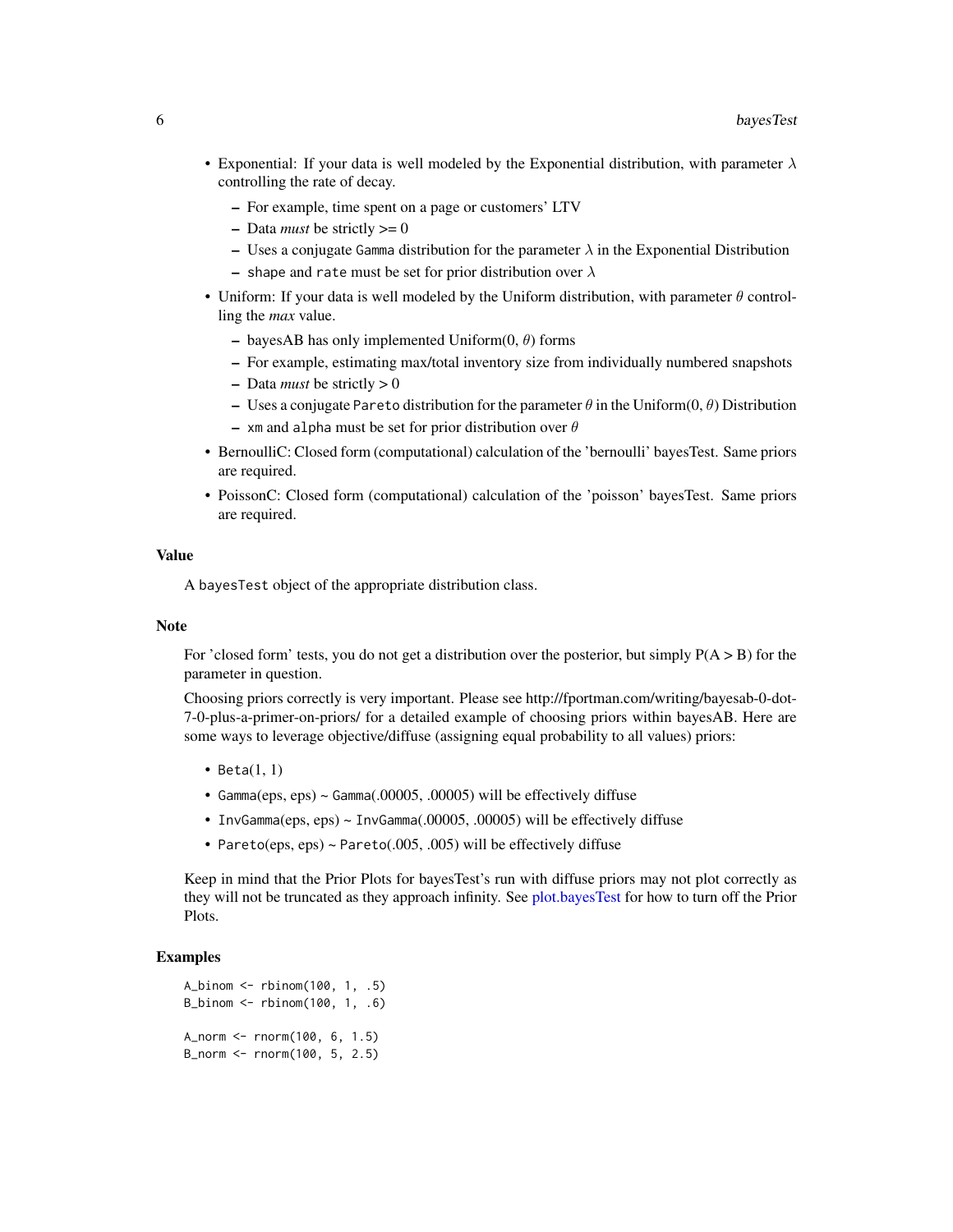#### <span id="page-6-0"></span>c.bayesTest 7

```
AB1 <- bayesTest(A_binom, B_binom,
                 priors = c('alpha' = 1, 'beta' = 1),distribution = 'bernoulli')
AB2 <- bayesTest(A_norm, B_norm,
                 priors = c('mu' = 5, 'lambda' = 1, 'alpha' = 3, 'beta' = 1),distribution = 'normal')
print(AB1)
summary(AB1)
plot(AB1)
summary(AB2)
# Create a new variable that is the probability multiiplied
# by the normally distributed variable (expected value of something)
AB3 \le combine(AB1, AB2, f = \dot{x}, params = c('Probability', 'Mu'), newName = 'Expectation')
print(AB3)
summary(AB3)
plot(AB3)
```

```
c.bayesTest Concatenate bayesTest objects
```
#### Description

Concatenate method for objects of class "bayesTest".

#### Usage

```
## S3 method for class 'bayesTest'
c(\ldots, errorCheck = TRUE)
```
#### Arguments

| bayesTest objects<br>$\cdots$                                                                                                                                                                                                                |  |
|----------------------------------------------------------------------------------------------------------------------------------------------------------------------------------------------------------------------------------------------|--|
| check that objects can be concatenated? Setting this to FALSE can have un-<br>errorCheck<br>intended effects if the bayes Test objects have different params but can have<br>some speedups if you are sure the objects are of the same type. |  |

#### Value

A bayesTest object with concatenated posteriors.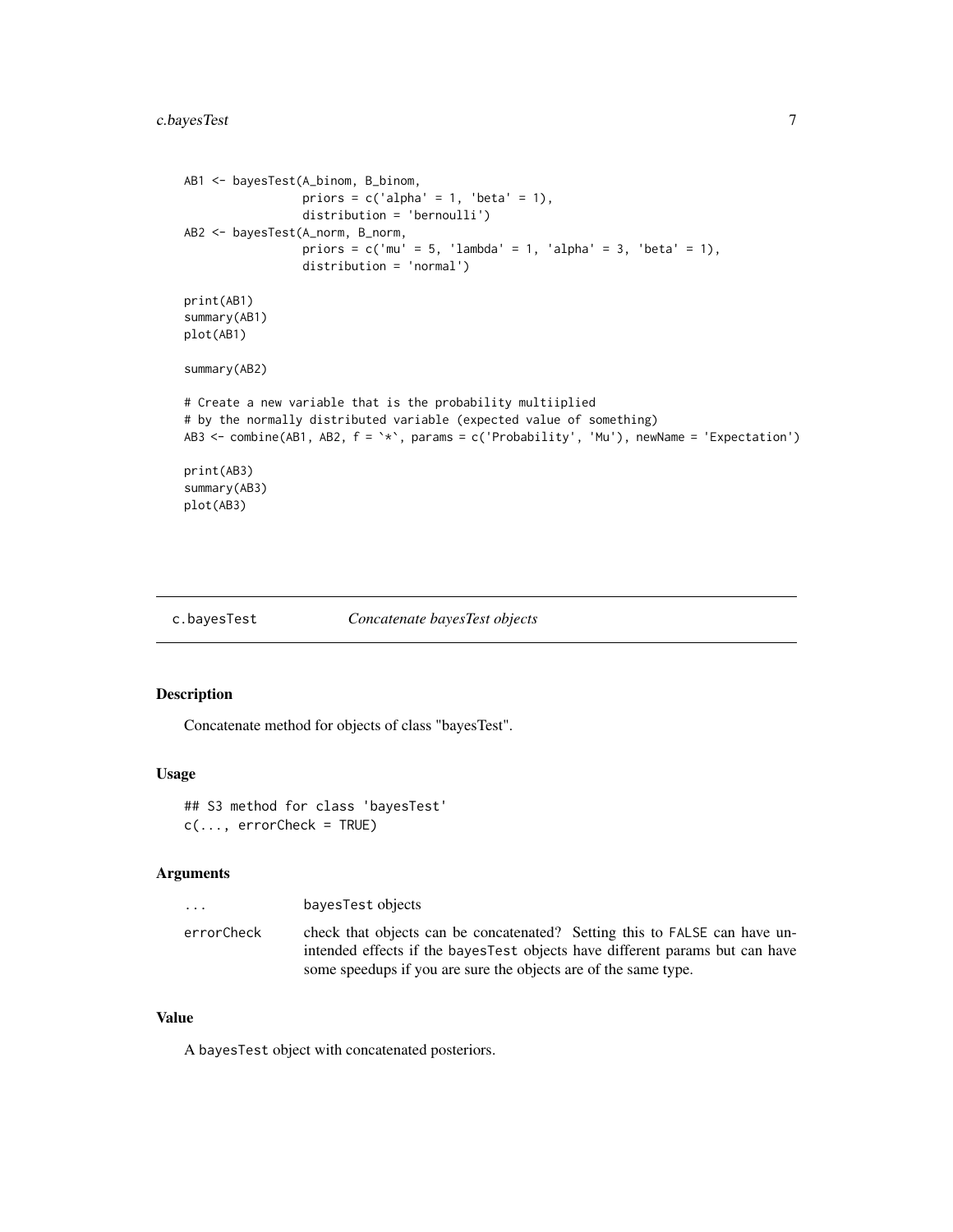#### Examples

```
A_pois <- rpois(100, 5)
B_pois <- rpois(100, 4.7)
AB1 <- bayesTest(A_pois, B_pois, priors = c('shape' = 25, 'rate' = 5), distribution = 'poisson')
AB2 <- bayesTest(A_pois, B_pois, priors = c('shape' = 25, 'rate' = 5), distribution = 'poisson')
c(AB1, AB2)
```
<span id="page-7-1"></span>combine *Combine two* bayesAB *objects given a binary function.*

#### Description

Combine two (or any number, in succession) bayesTest objects into a new arbitrary posterior distribution. The resulting object is of the same class.

#### Usage

combine( $bT1$ ,  $bT2$ ,  $f = '+'$ , params, newName)

#### Arguments

| bT1     | a bayes Test object                                                                                                                                                |
|---------|--------------------------------------------------------------------------------------------------------------------------------------------------------------------|
| bT2     | a bayes Test object                                                                                                                                                |
|         | a binary function $(f(x, y))$ used to combine posteriors from bT1 to bT2                                                                                           |
| params  | a character vector of length 2, corresponding to names of the posterior parame-<br>ters you want to combine; defaults to first posterior parameter if not supplied |
| newName | a string indicating the name of the new 'posterior' in the resulting object; de-<br>faults to string representation of $f$ (params[1], params[2])                  |

#### Value

a bayesTest object with the newly combined posterior samples.

#### Note

```
The generics '+.bayesTest', '*.bayesTest', '-.bayesTest', and '/.bayesTest' are shorthand for com-
bine(f = '+'), combine(f = '*'), combine(f = '-'), and combine(f = '/').
```
#### See Also

[grab](#page-9-1)

<span id="page-7-0"></span>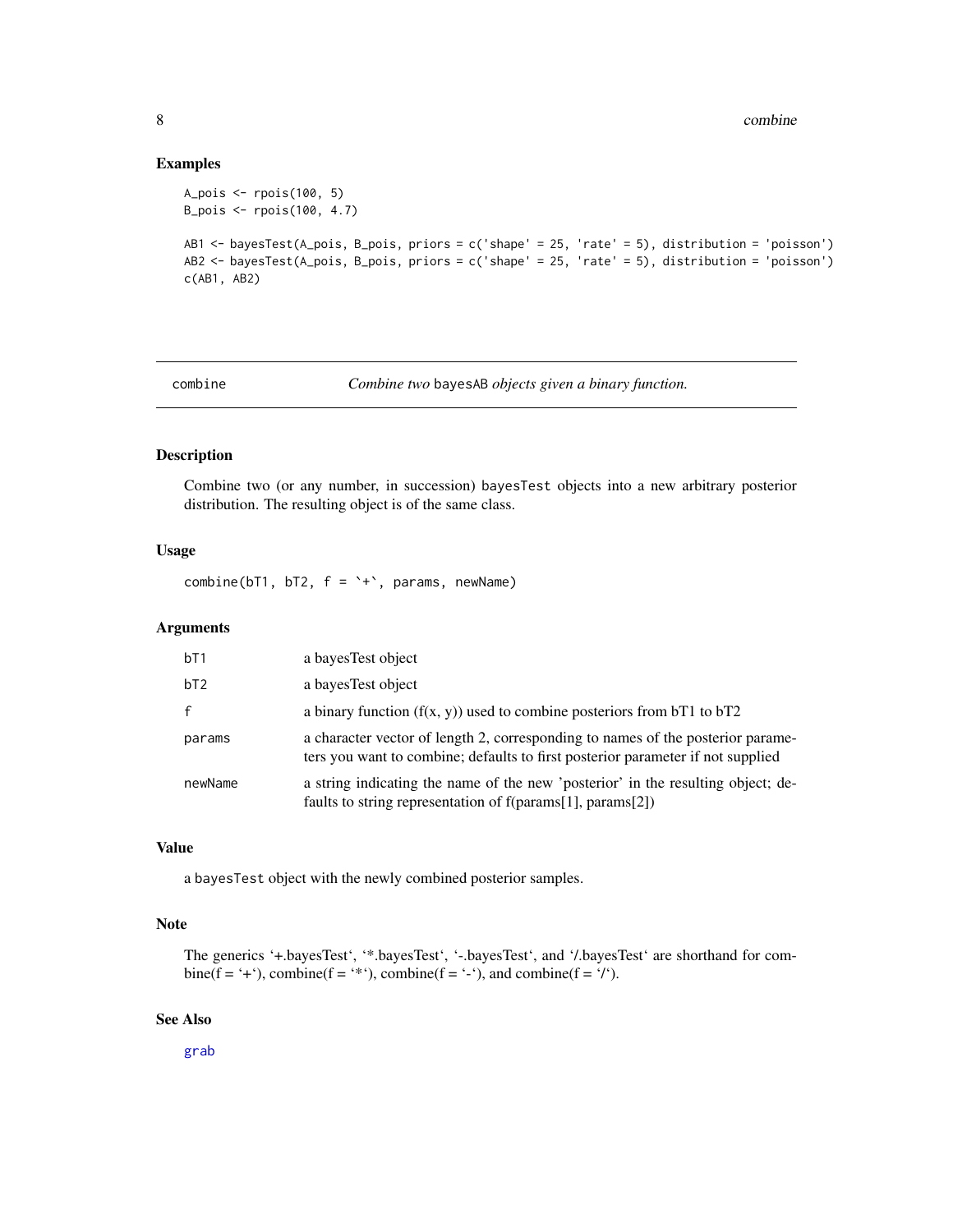#### <span id="page-8-0"></span>deployBandit 9

#### Examples

```
A_binom <- rbinom(100, 1, .5)
B_binom <- rbinom(100, 1, .6)
A_norm <- rnorm(100, 6, 1.5)
B_norm <- rnorm(100, 5, 2.5)
AB1 <- bayesTest(A_binom, B_binom,
                 priors = c('alpha' = 1, 'beta' = 1),distribution = 'bernoulli')
AB2 <- bayesTest(A_norm, B_norm,
                 priors = c('mu' = 5, 'lambda' = 1, 'alpha' = 3, 'beta' = 1),distribution = 'normal')
AB3 <- combine(AB1, AB2, f = `*`, params = c('Probability', 'Mu'), newName = 'Expectation')
# Equivalent to
AB3 <- AB1 * grab(AB2, 'Mu')
# To get the same posterior name as well
AB3 <- rename(AB3, 'Expectation')
# Dummy example
weirdVariable <- (AB1 + AB2) * (AB2 / AB1)weirdVariable <- rename(weirdVariable, 'confusingParam')
print(AB3)
summary(AB3)
plot(AB3)
```

```
deployBandit Deploy a bayesBandit object as a JSON API.
```
#### Description

Turn your bayesBandit object into an API and serve/update requests through HTTP.

#### Usage

deployBandit(bandit, port = 8000)

#### Arguments

| bandit | a bayes Bandit object |
|--------|-----------------------|
| port   | port to deploy on     |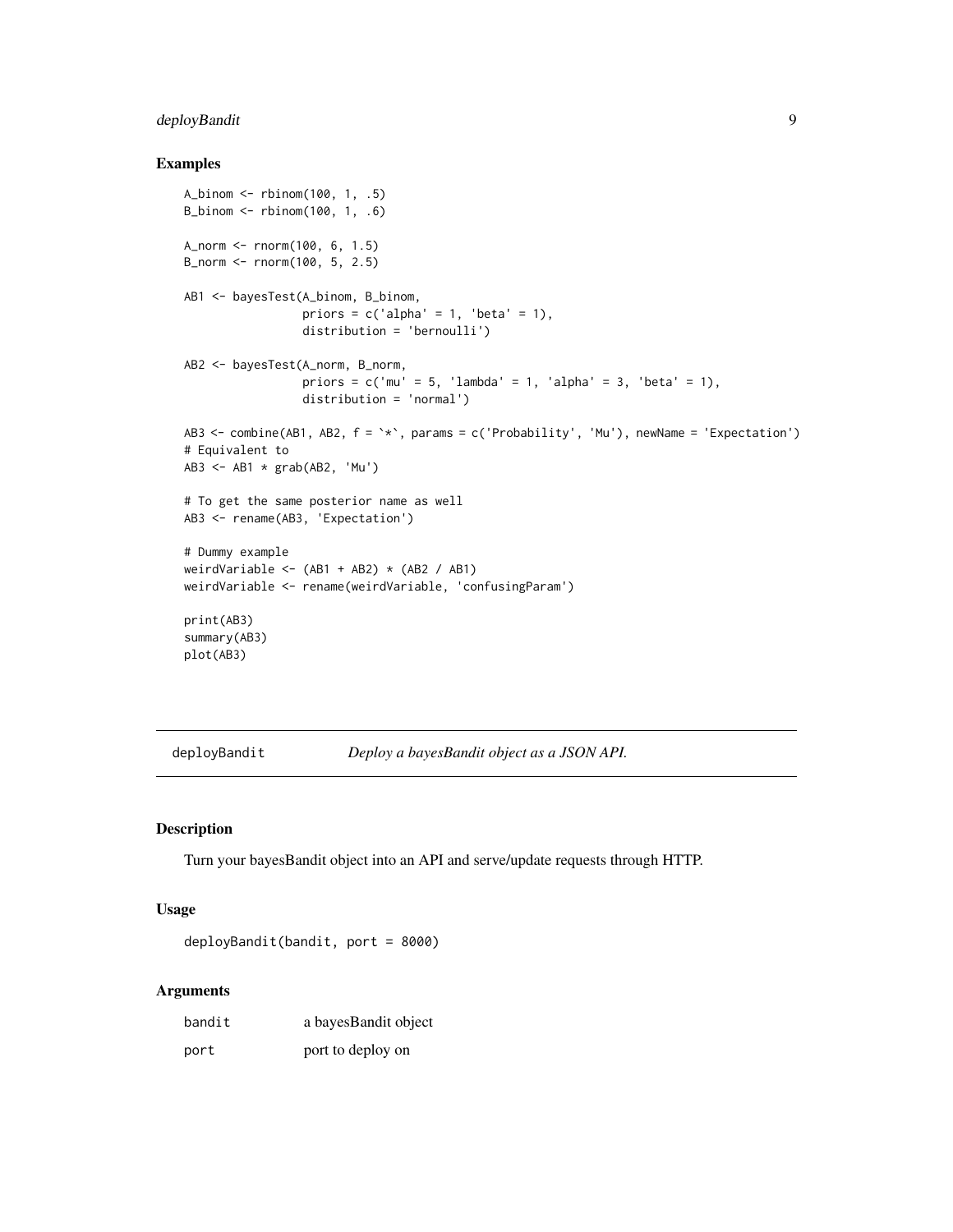#### <span id="page-9-0"></span>Details

deployBandit turns a Bayesian bandit into a JSON API that accepts curl requests. Two of the five methods of bayesBandit classes are exposed: serveRecipe and setResults. Assuming the API is deployed on localhost this is an example of how it would be hit:

curlhttp : //localhost : 8000/serveRecipe

 $curl - -data''$   $A" : [1, 0, 1, 1], "B" : [0, 0, 0, 1]'$ http : //localhost : 8000/setResults

#### Value

An active http process on some port.

#### Examples

```
A_binom <- rbinom(100, 1, .5)
B_binom <- rbinom(100, 1, .6)
AB1 <- bayesTest(A_binom, B_binom, priors = c('alpha' = 1, 'beta' = 1), distribution = 'bernoulli')
binomialBandit <- banditize(AB1)
## Not run: deployBandit(binomialBandit)
```
#### <span id="page-9-1"></span>grab *Grab the supplied posterior from a bayesTest object*

#### Description

Grab the supplied posterior from a bayesTest object, returning another bayesTest object.

#### Usage

```
grab(bT, posterior)
```
#### Arguments

| bT        | a bayes Test object                             |
|-----------|-------------------------------------------------|
| posterior | the name of a posterior in that object (string) |

#### Value

a bayesTest object with the posterior parameter isolated

#### See Also

[combine](#page-7-1)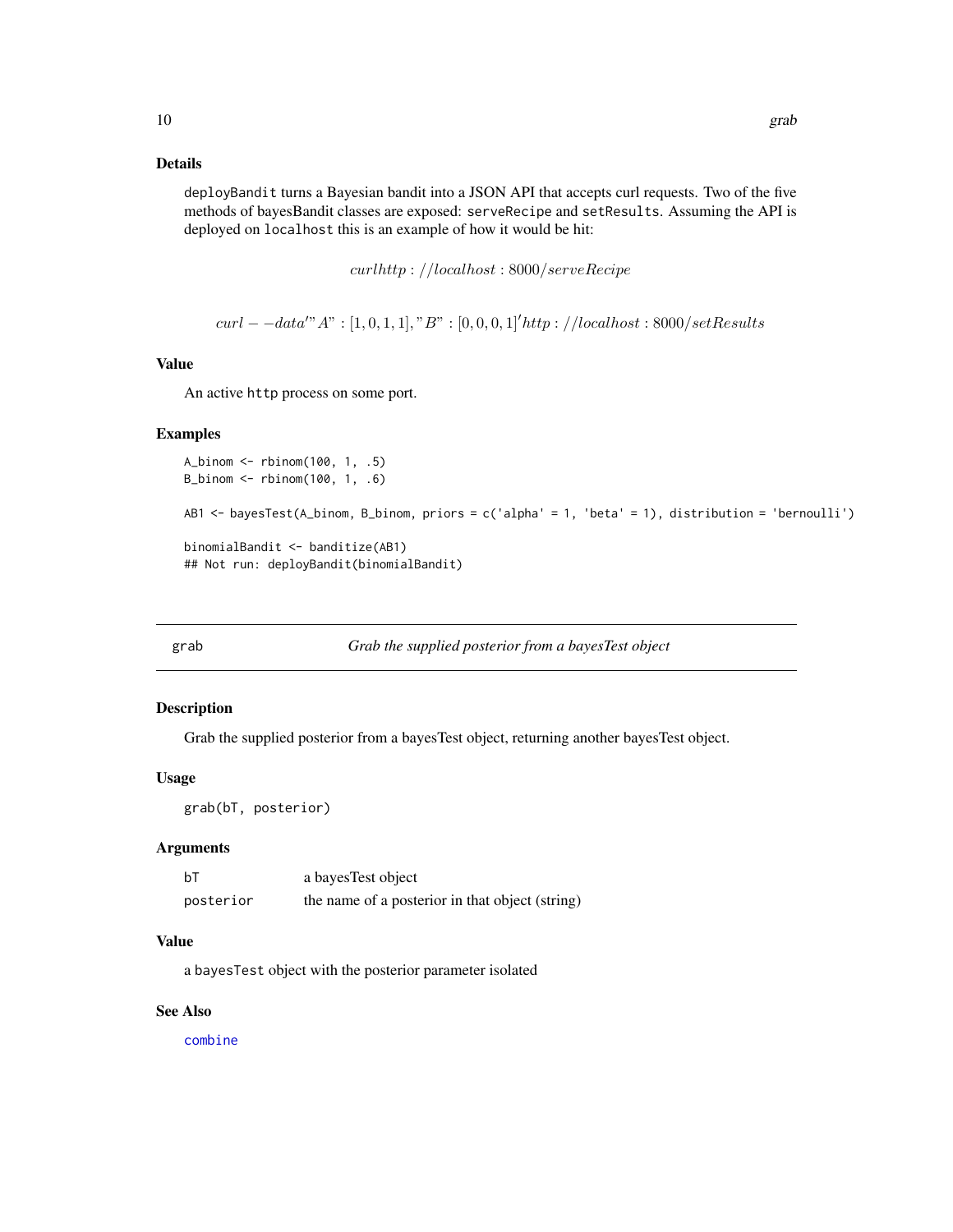<span id="page-10-1"></span><span id="page-10-0"></span>plot.bayesTest *Plot bayesTest objects*

#### Description

Plot method for objects of class "bayesTest".

#### Usage

```
## S3 method for class 'bayesTest'
plot(x, percentLife = rep(0, length(x$posteriors)),priors = TRUE, posteriors = TRUE, samples = TRUE, ...)
```
#### Arguments

| $\boldsymbol{\mathsf{x}}$ | an object of class "bayesTest"                                                                                                                                                                                                                   |
|---------------------------|--------------------------------------------------------------------------------------------------------------------------------------------------------------------------------------------------------------------------------------------------|
| percentLift               | a vector of length(x\$posteriors). Each entry corresponds to the percent lift ((A<br>$-$ B) $\ell$ B) to plot for for the respective posterior in x. Note this is on a 'point'<br>scale. percentLift = 5 implies you want to test for a 5% lift. |
| priors                    | logical indicating whether prior plots should be generated.                                                                                                                                                                                      |
| posteriors                | logical indicating whether posterior plots should be generated.                                                                                                                                                                                  |
| samples                   | logical indicating whether sample plots should be generated.                                                                                                                                                                                     |
| .                         | graphics parameters to be passed to the plotting routines. (For example p, in<br>prior plots)                                                                                                                                                    |

#### Note

You can either directly plot a bayesTest object (in which case it will plot interactively), or you can save the plot object to a variable and extract what you need separately. If extracted, you can treat it like any ggplot2 object and modify it accordingly.

Plots are slightly truncated on the extremes to solve the general case of potentially long tail-ends.

#### Examples

```
A_pois <- rpois(100, 5)
B_pois <- rpois(100, 4.7)
AB1 <- bayesTest(A_pois, B_pois, priors = c('shape' = 25, 'rate' = 5), distribution = 'poisson')
plot(AB1)
plot(AB1, percentLift = 5)
    p <- plot(AB1)
    p$posteriors$Lambda
```
## Not run: p\$posteriors\$Lambda + ggtitle('yolo') # modify ggplot2 object directly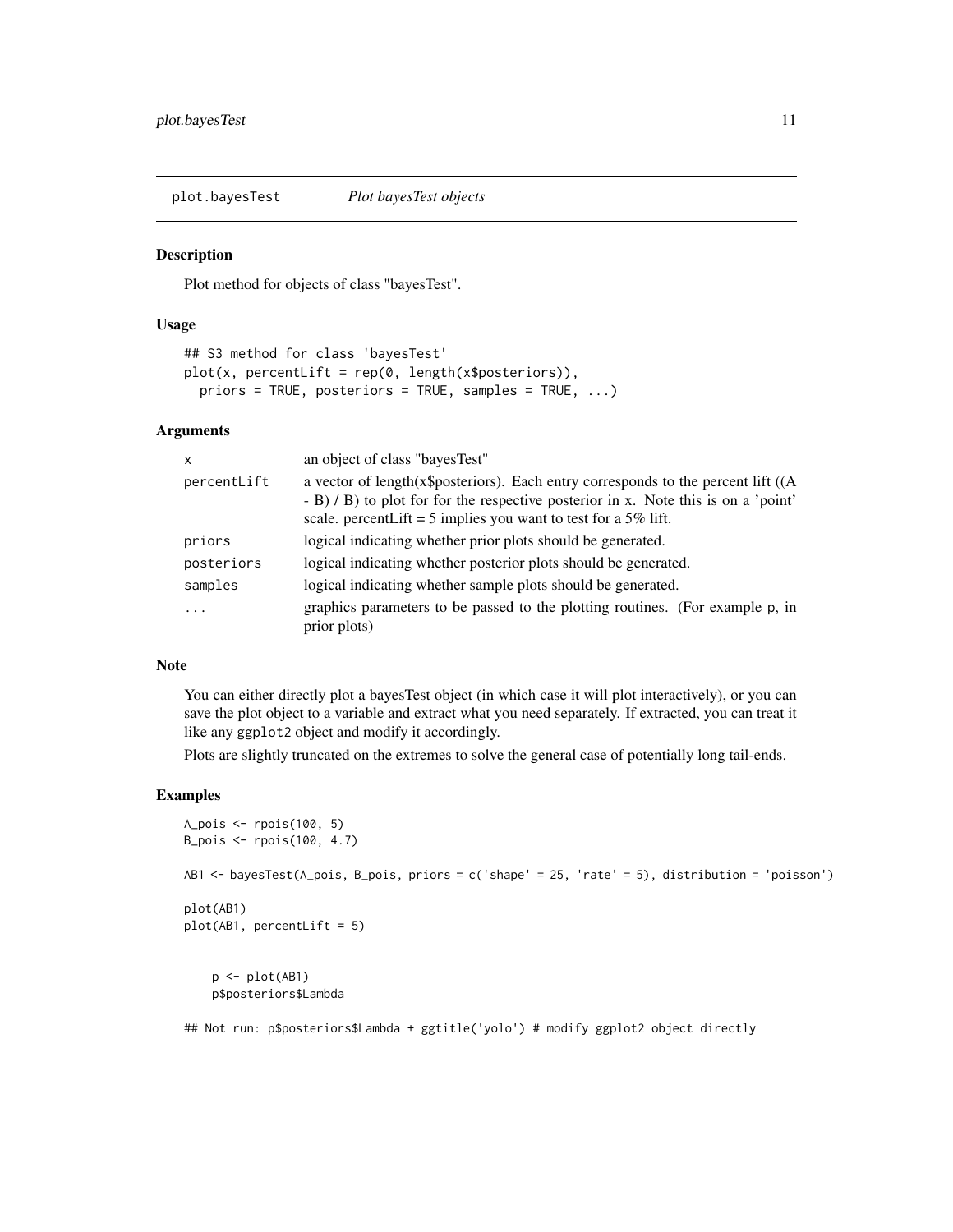<span id="page-11-2"></span><span id="page-11-0"></span>

#### Description

Plot the PDF of the Beta distribution.

#### Usage

```
plotBeta(alpha, beta)
```
#### Arguments

| alpha | $\alpha$ parameter of the Beta distribution. |  |
|-------|----------------------------------------------|--|
| beta  | $\beta$ parameter of the Beta distribution.  |  |

#### Value

The PDF of Beta $(\alpha, \beta)$ .

#### Note

The output can be treated like any ggplot2 object and modified accordingly.

#### Examples

```
plotBeta(1, 1)
plotBeta(2, 5)
## Not run: plotBeta(2, 5) + ggtitle('I hate the default title!')
```
<span id="page-11-1"></span>plotDistributions *Plot distributions to explore data and/or choose priors.*

#### Description

These are helper functions to help explore data and/or choose priors. Click further for more details.

- [plotBeta](#page-11-2)
- [plotGamma](#page-12-1)
- [plotInvGamma](#page-13-1)
- [plotLogNormal](#page-14-1)
- [plotNormal](#page-14-2)
- [plotPareto](#page-16-1)
- [plotPoisson](#page-16-2)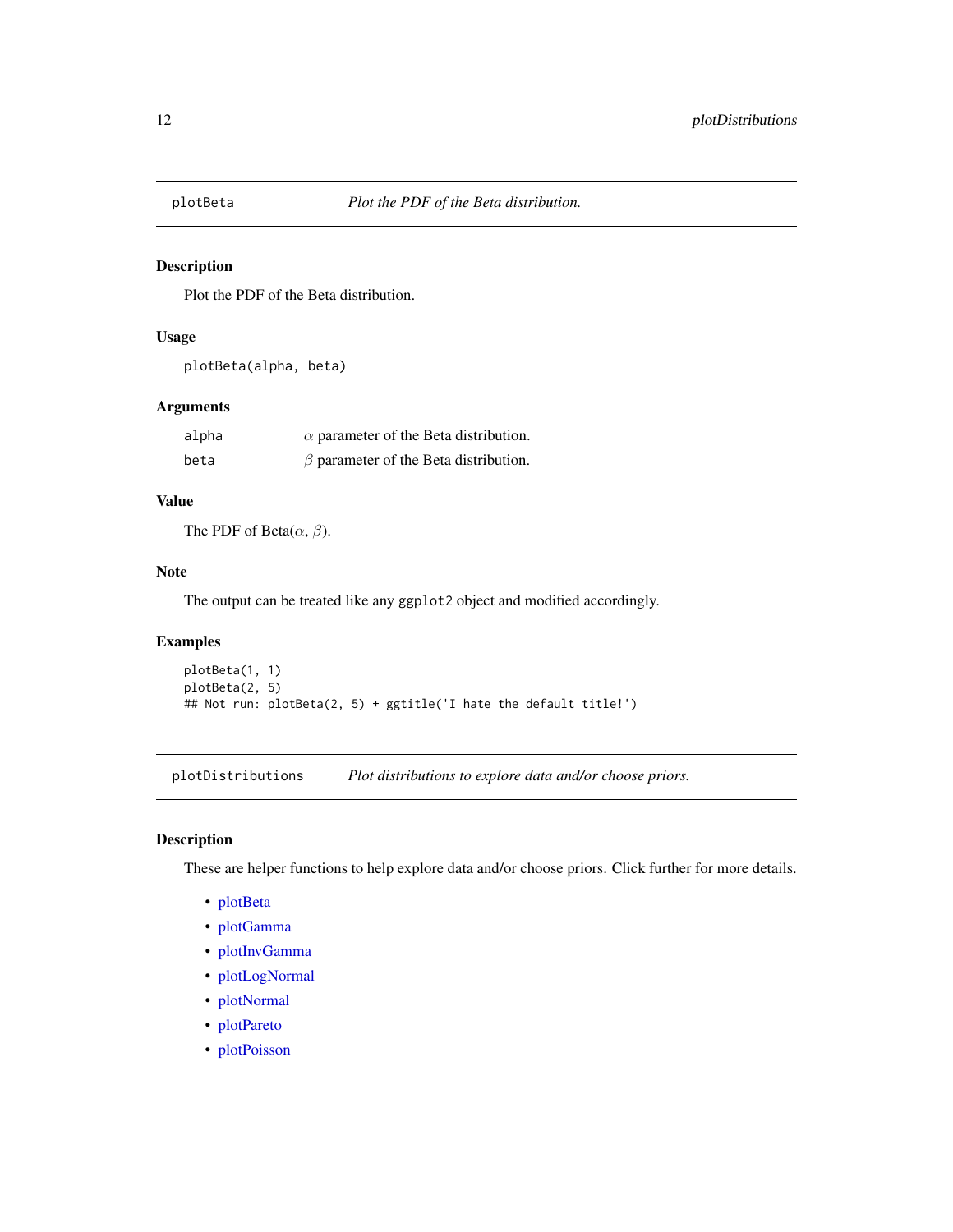#### <span id="page-12-0"></span>plotGamma 13

#### Note

Choosing priors correctly is very important. Please see http://fportman.com/writing/bayesab-0-dot-7-0-plus-a-primer-on-priors/ for a detailed example of choosing priors within bayesAB. Here are some ways to leverage objective/diffuse (assigning equal probability to all values) priors:

- Beta $(1, 1)$
- Gamma(eps, eps) ~ Gamma(.00005, .00005) will be effectively diffuse
- InvGamma(eps, eps) ~ InvGamma(.00005, .00005) will be effectively diffuse
- Pareto(eps, eps)  $\sim$  Pareto(.005, .005) will be effectively diffuse

Keep in mind that the Prior Plots for bayesTest's run with diffuse priors may not plot correctly as they will not be truncated as they approach infinity. See [plot.bayesTest](#page-10-1) for how to turn off the Prior Plots.

plot... functions are generated programmatically so the function calls in their body will be substituted directly

<span id="page-12-1"></span>plotGamma *Plot the PDF of the Gamma distribution.*

#### Description

Plot the PDF of the Gamma distribution.

#### Usage

```
plotGamma(shape, rate)
```
#### Arguments

| shape | shape $(\alpha)$ parameter of the Gamma distribution. |
|-------|-------------------------------------------------------|
| rate  | rate $(\beta)$ parameter of the Gamma distribution.   |

#### Details

Note: We use the shape/rate parametrization of Gamma. See https://en.wikipedia.org/wiki/Gamma\_distribution for details.

#### Value

The PDF of Gamma(shape, rate).

#### Note

The output can be treated like any ggplot2 object and modified accordingly.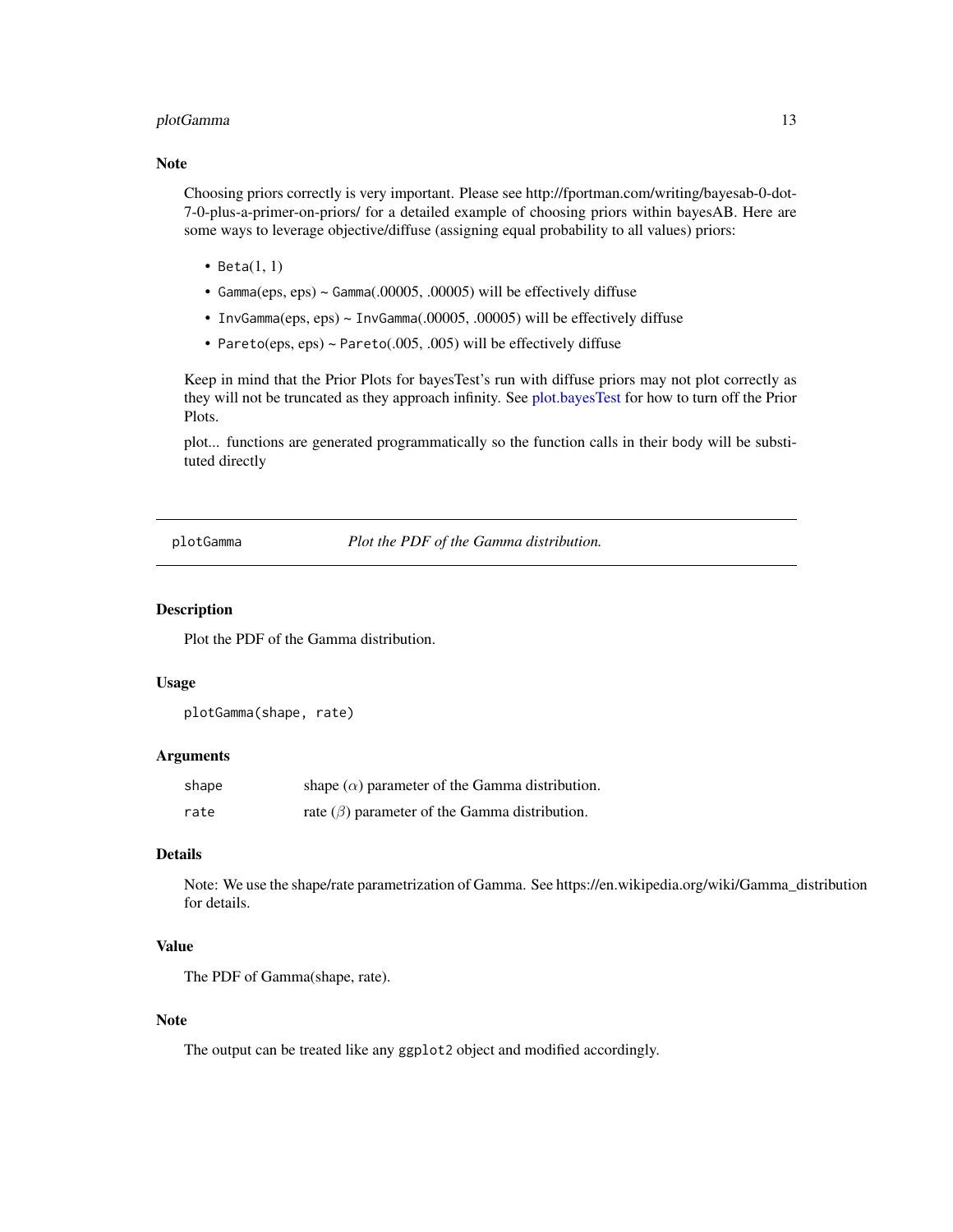#### Examples

```
plotGamma(1, 1)
plotGamma(2, 5)
## Not run: plotGamma(2, 5) + ggtitle('I hate the default title!')
```
<span id="page-13-1"></span>plotInvGamma *Plot the PDF of the Inverse Gamma distribution.*

#### Description

Plot the PDF of the Inverse Gamma distribution.

#### Usage

```
plotInvGamma(shape, scale)
```
#### Arguments

| shape | shape parameter of the Inverse Gamma distribution. |
|-------|----------------------------------------------------|
| scale | scale parameter of the Inverse Gamma distribution. |

#### Value

The PDF of InvGamma(shape, scale).

#### Note

The output can be treated like any ggplot2 object and modified accordingly. Also note that the scale parameter of the Inverse Gamma distribution is analogous to the beta (or rate) parameter of the regular Gamma distribution. The beta parameter of the [plotNormalInvGamma](#page-15-1) distribution is analogous to the scale parameter here.

#### Examples

```
plotInvGamma(2, 4)
plotInvGamma(1, 17)
## Not run: plotInvGamma(1, 17) + ggtitle('I hate the default title!')
```
<span id="page-13-0"></span>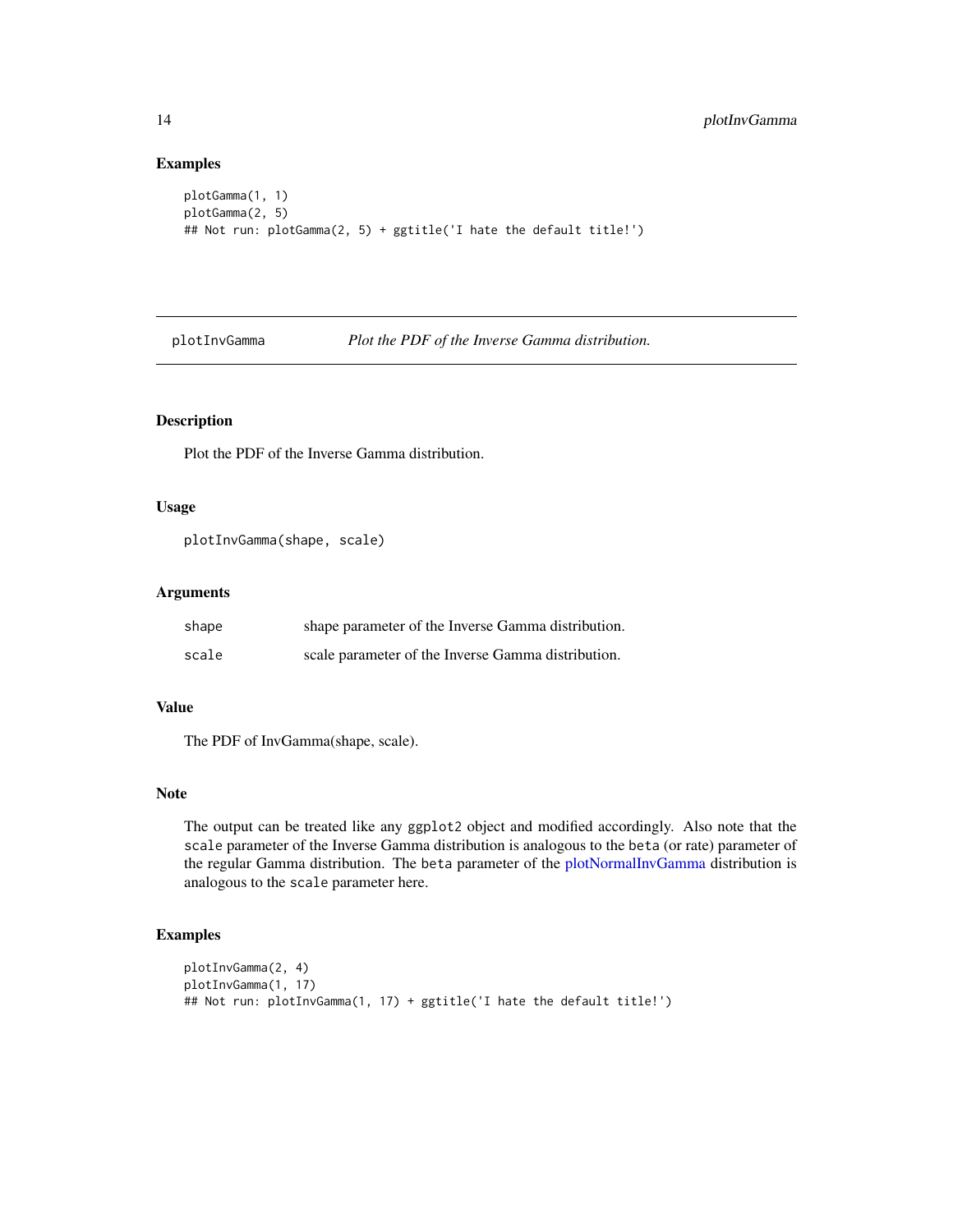<span id="page-14-1"></span><span id="page-14-0"></span>

#### Description

Plot the PDF of the Log Normal distribution.

#### Usage

```
plotLogNormal(mu, sigma)
```
#### Arguments

| mu    | $\mu$ parameter of the Log Normal distribution.    |
|-------|----------------------------------------------------|
| sigma | $\sigma$ parameter of the Log Normal distribution. |

#### Value

The PDF of Log Normal $(\mu, \sigma^2)$ .

#### Note

The output can be treated like any ggplot2 object and modified accordingly.

#### Examples

```
plotLogNormal(1, 1)
plotLogNormal(2, .5)
## Not run: plotLogNormal(2, .5) + ggtitle('I hate the default title!')
```
<span id="page-14-2"></span>plotNormal *Plot the PDF of the Normal distribution.*

#### Description

Plot the PDF of the Normal distribution.

#### Usage

plotNormal(mu, sd)

#### Arguments

| mu | $\mu$ parameter of the Normal distribution.    |
|----|------------------------------------------------|
| sd | $\sigma$ parameter of the Normal distribution. |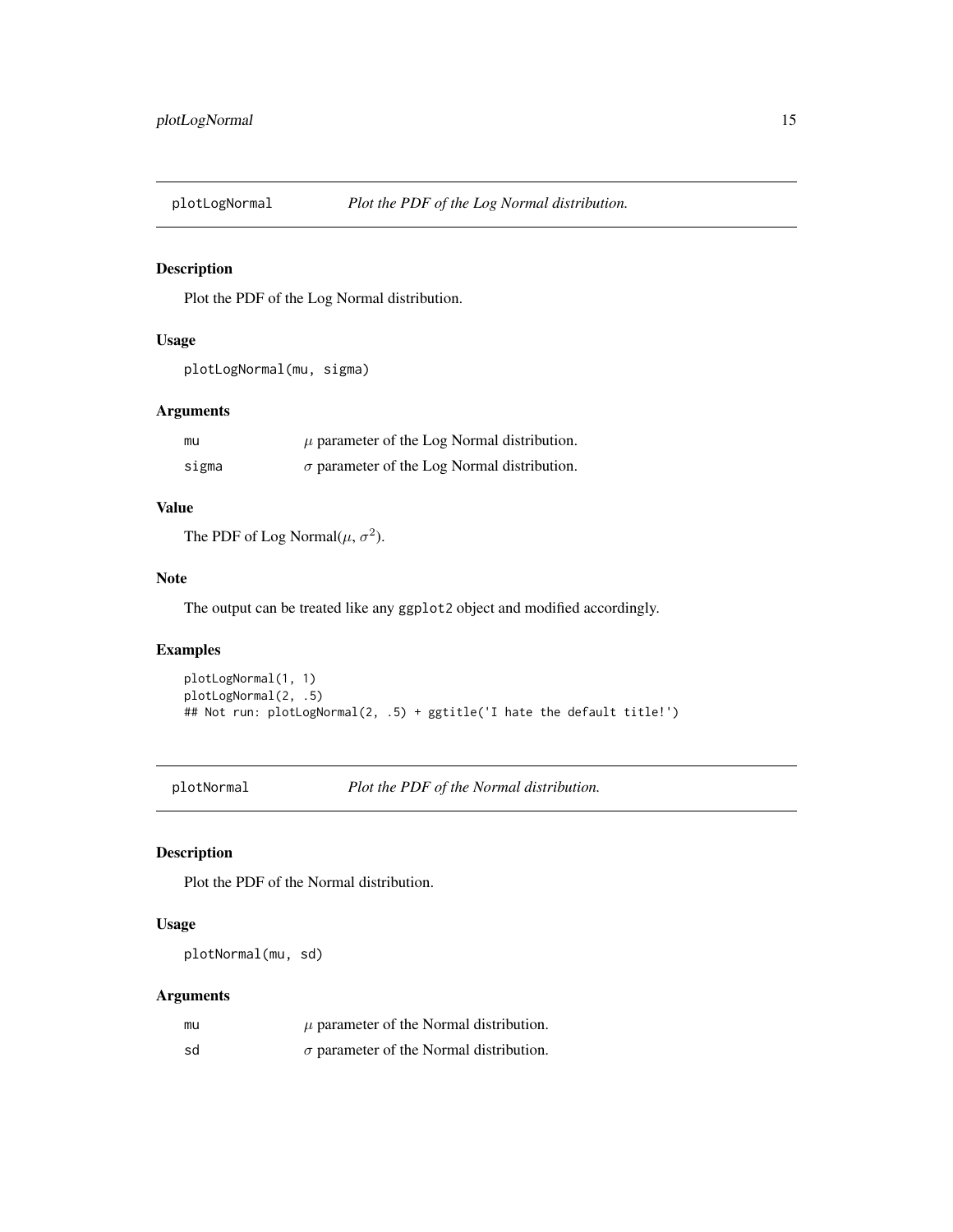#### Value

The PDF of Normal $(\mu, \sigma^2)$ .

### Note

The output can be treated like any ggplot2 object and modified accordingly.

#### Examples

```
plotNormal(1, 1)
plotNormal(2, 5)
## Not run: plotNormal(2, 5) + ggtitle('I hate the default title!')
```
<span id="page-15-1"></span>plotNormalInvGamma *Plot the bivariate PDF of the Normal Inverse Gamma Distribution.*

#### Description

Plot the bivariate PDF of the Normal Inverse Gamma Distribution.

#### Usage

plotNormalInvGamma(mu, lambda, alpha, beta)

#### Arguments

| mu     | $\mu$ parameter of the Normal Inverse Gamma distribution.     |
|--------|---------------------------------------------------------------|
| lambda | $\lambda$ parameter of the Normal Inverse Gamma distribution. |
| alpha  | $\alpha$ parameter of the Normal Inverse Gamma distribution.  |
| beta   | $\beta$ parameter of the Normal Inverse Gamma distribution.   |

#### Value

The PDF of NormalInverseGamma(mu, lambda, alpha, beta)

#### Note

This is a bivariate distribution (commonly used to model mean and variance of the normal distribution) and returns a 2d contour plot instead of a typical one dimensional PDF. You may want to experiment with both this distribution and the plotNormal and plotInvGamma outputs separately before arriving at a suitable set of priors for the Normal and LogNormal bayesTest.

#### Examples

plotNormalInvGamma(3, 1, 1, 1)

<span id="page-15-0"></span>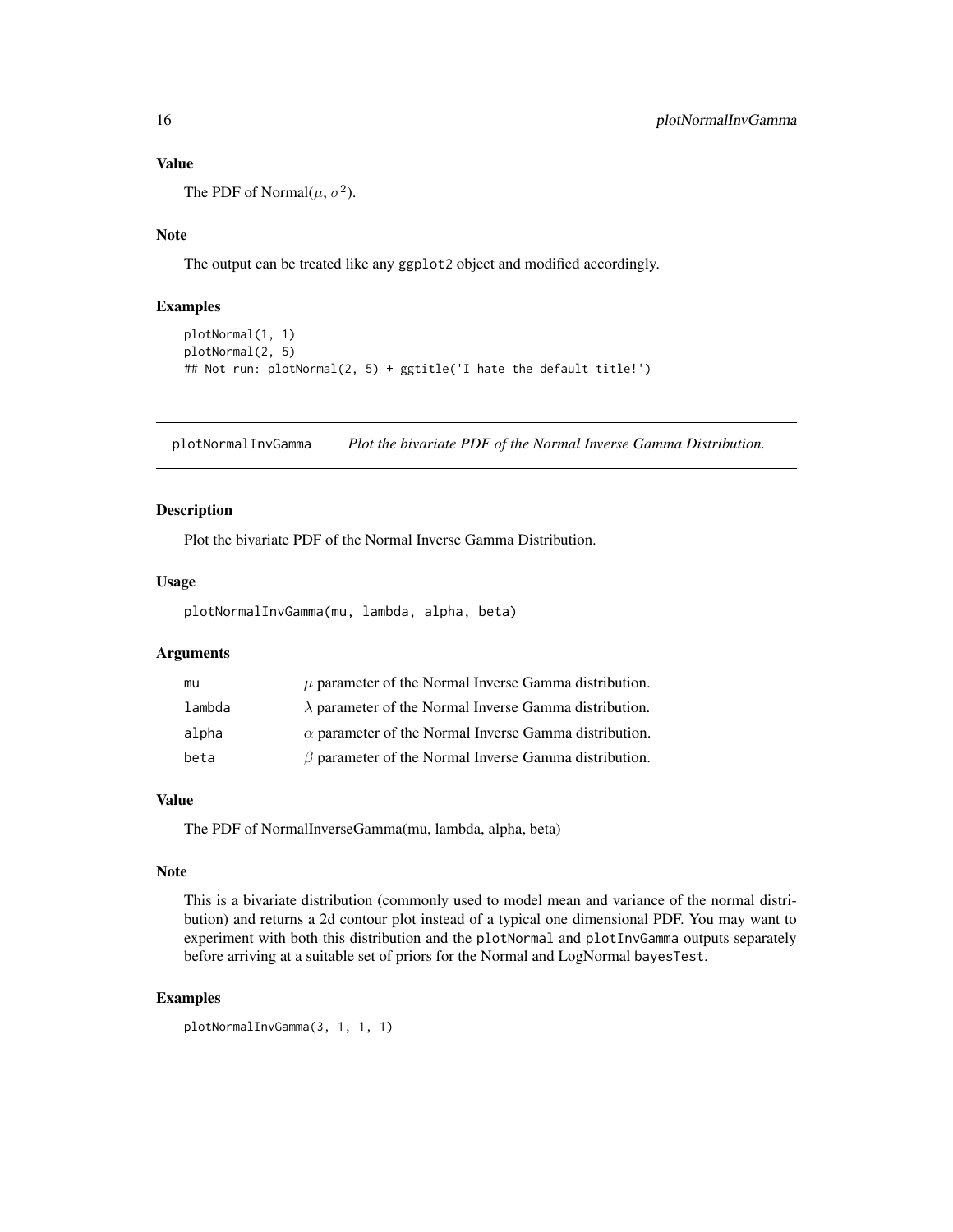<span id="page-16-1"></span><span id="page-16-0"></span>

#### Description

Plot the PDF of the Pareto distribution.

#### Usage

```
plotPareto(xm, alpha)
```
#### Arguments

| $\times m$ | xm parameter of the Pareto distribution.    |
|------------|---------------------------------------------|
| alpha      | alpha parameter of the Pareto distribution. |

#### Value

The PDF of Pareto(xm, alpha).

#### Note

The output can be treated like any ggplot2 object and modified accordingly.

#### Examples

```
plotPareto(1, 1)
plotPareto(5, 3)
## Not run: plotPareto(5, 3) + ggtitle('I hate the default title!')
```
<span id="page-16-2"></span>plotPoisson *Plot the PDF of the Poisson distribution.*

### Description

Plot the PDF of the Poisson distribution.

#### Usage

```
plotPoisson(lambda)
```
#### Arguments

lambda  $\lambda$  parameter of the Poisson distribution.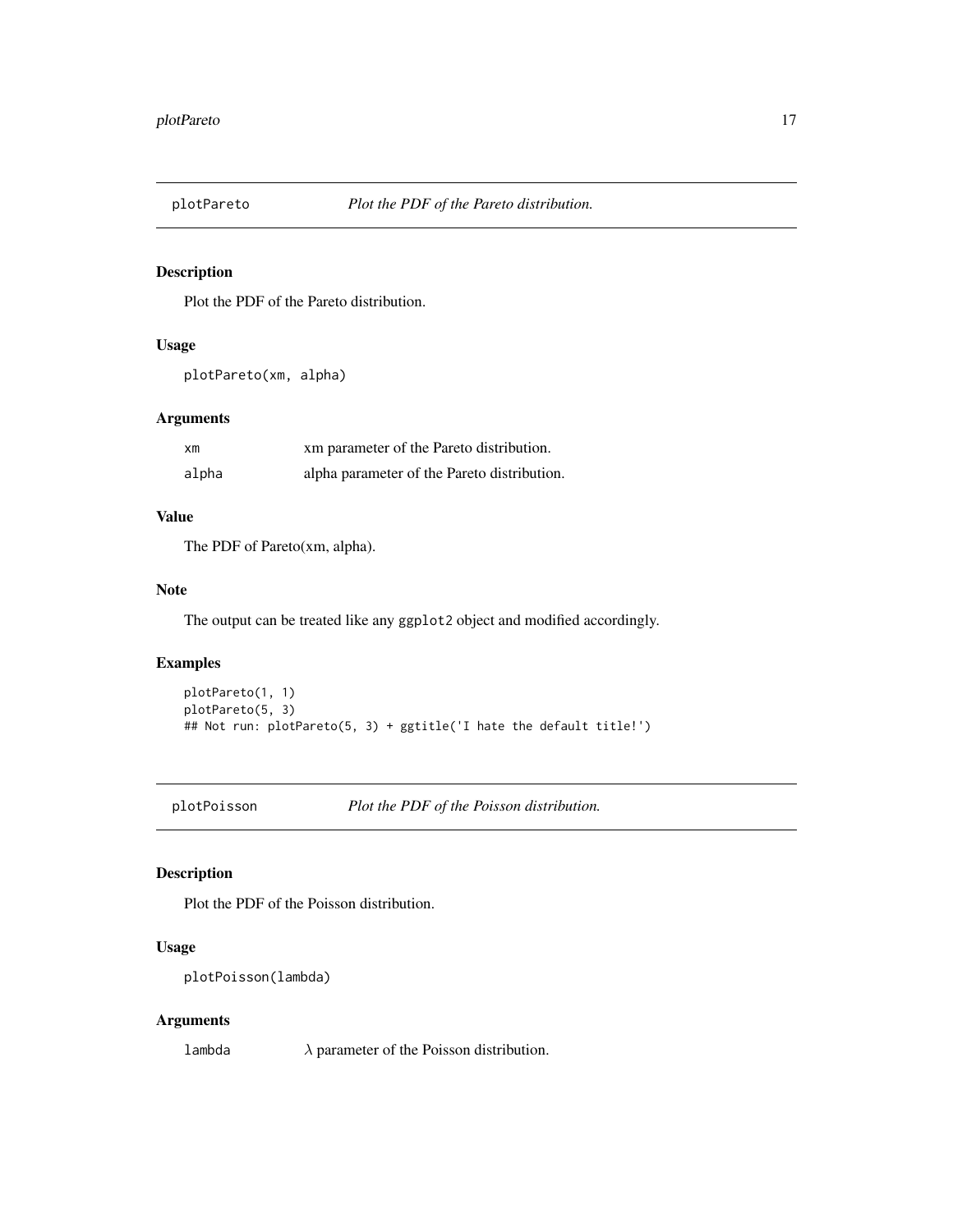#### Value

The PDF of Poisson( $\lambda$ ).

#### Note

The output can be treated like any ggplot2 object and modified accordingly.

#### Examples

```
plotPoisson(1)
plotPoisson(5)
## Not run: plotPoisson(5) + ggtitle('I hate the default title!')
```
#### rename *Rename the posterior for a bayesTest object*

#### Description

Rename the posterior param for a bayesTest object.

#### Usage

rename(bT, newName)

#### Arguments

| bT      | a bayes Test object                                    |
|---------|--------------------------------------------------------|
| newName | the new name you want for the posterior param (string) |

#### Value

a bayesTest object with the posterior parameter renamed

#### See Also

[combine](#page-7-1)

<span id="page-17-0"></span>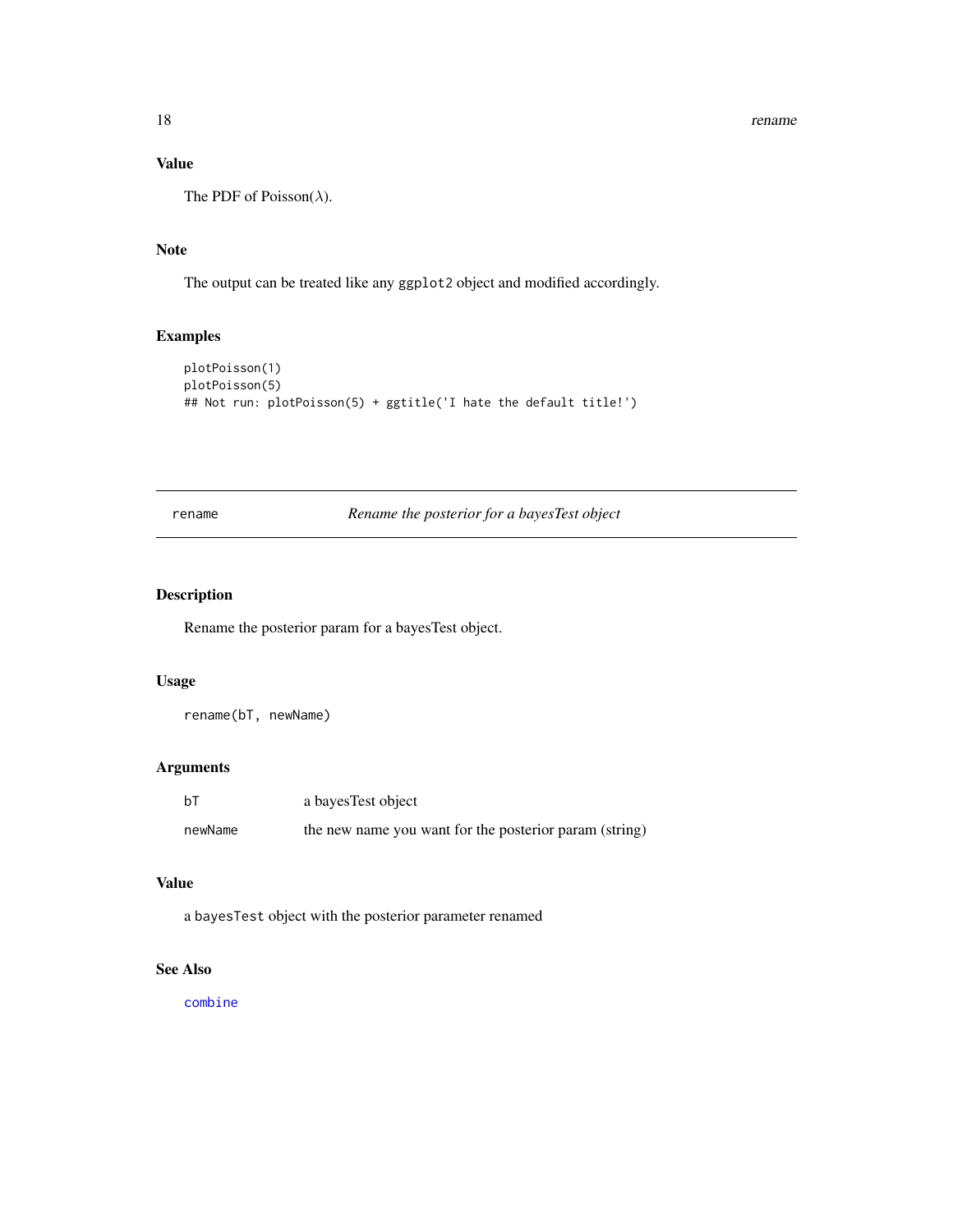<span id="page-18-1"></span><span id="page-18-0"></span>summary.bayesTest *Summarize bayesTest objects*

#### Description

Summary method for objects of class "bayesTest".

#### Usage

```
## S3 method for class 'bayesTest'
summary(object, percentLift = rep(0,length(object$posteriors)), credInt = rep(0.9,
  length(object$posteriors)), ...)
```
#### Arguments

| object      | an object of class "bayes Test"                                                                                                                                                                                                                  |
|-------------|--------------------------------------------------------------------------------------------------------------------------------------------------------------------------------------------------------------------------------------------------|
| percentLift | a vector of length(x\$posteriors). Each entry corresponds to the percent lift $((A$<br>- B) / B) to summarize for for the respective posterior in x. Note this is on a<br>'point' scale. percentLift = 5 implies you want to test for a 5% lift. |
| credInt     | a vector of length(x\$posteriors). Each entry corresponds to the width of credible<br>interval of $(A - B)$ / B to calculate for the respective posterior in x. Also on a<br>'point' scale.                                                      |
| $\cdots$    | additional arguments affecting the summary produced.                                                                                                                                                                                             |

#### Value

A summaryBayesTest object which contains summaries of the Posterior distributions, direct probabilities that  $A > B$  (by percent Lift), credible intervals on  $(A - B) / B$ , and the Posterior Expected Loss on all estimated parameters.

#### Note

The Posterior Expected Loss (https://en.wikipedia.org/wiki/Bayes\_estimator) is a good indicator of when to end a Bayesian AB test. If the PEL is lower than the absolute delta of the minimum effect you wish to detect, the test can be reasonably be stopped.

#### Examples

```
A_pois <- rpois(100, 5)
B_pois <- rpois(100, 4.7)
AB1 <- bayesTest(A_pois, B_pois, priors = c('shape' = 25, 'rate' = 5), distribution = 'poisson')
summary(AB1)
summary(AB1, percentLift = 10, credInt = .95)
```